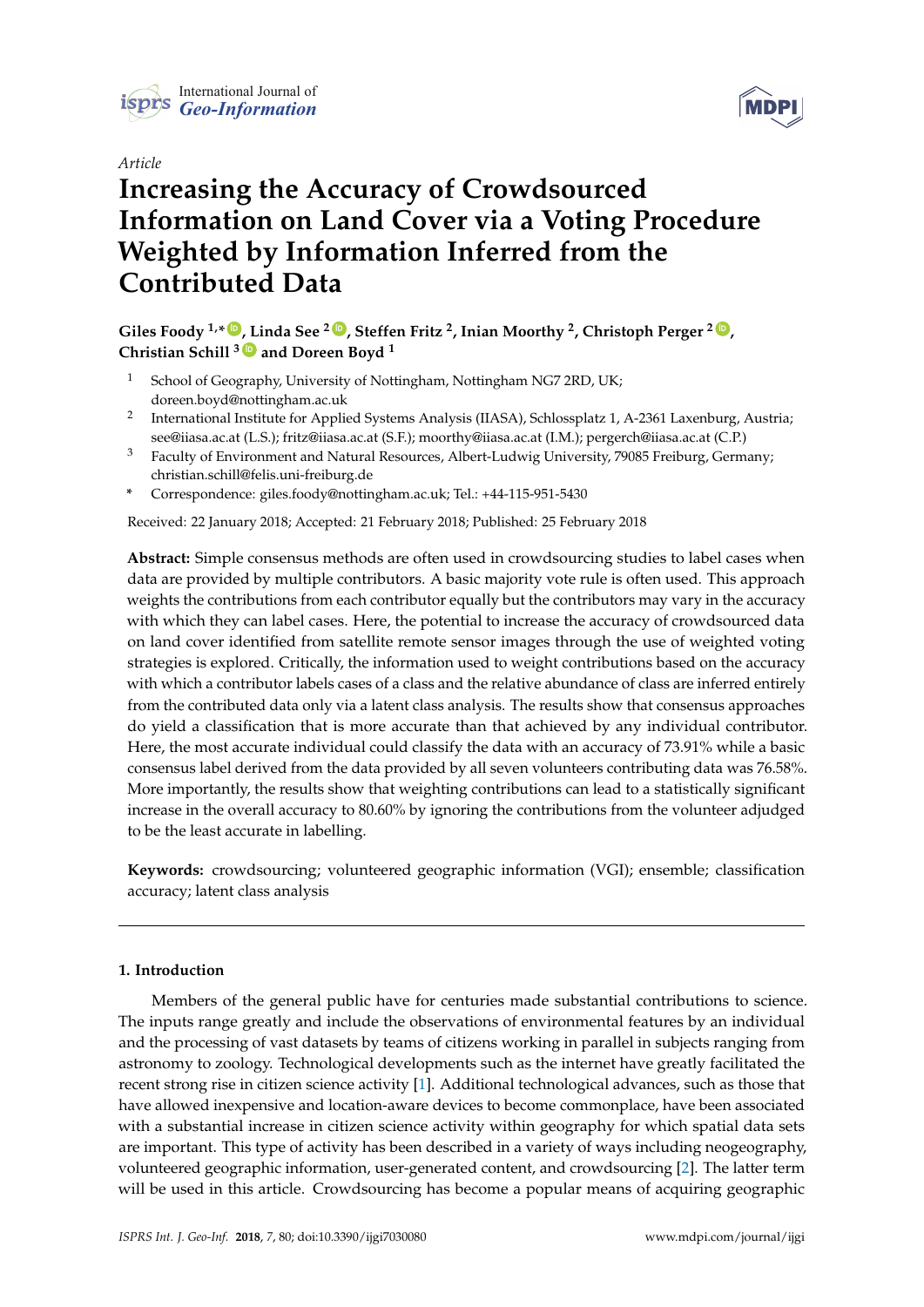information. Indeed, the rise of the citizen sensor and growth of volunteered geographic information has revolutionised aspects of contemporary geoinformatics and mapping [\[3–](#page-9-2)[6\]](#page-9-3). The power of the crowd has been harnessed in a wide range of mapping applications such as building damage mapping to aid post-disaster humanitarian aid [\[7,](#page-9-4)[8\]](#page-9-5) through scientific studies of the Earth [\[9\]](#page-9-6) to the provision of complete open mapping at local to global scales such as OpenStreetMap [\[10\]](#page-9-7). Crowdsourcing has greatly changed mapping practice and also allows information that was otherwise impossible or at least impractical to obtain by other means to be acquired. One growth area in geoinformatics has been crowdsourcing as a source of ground reference data on land cover to inform analyses of satellite remote sensing imagery [\[11\]](#page-9-8). This is an important and growing application area, with citizens having the potential to provide the ground reference data that are needed to fully exploit the potential of remote sensing as a source of information on land cover.

A major problem with the volunteered geographic information (VGI) on land cover provided by the citizen community is that it can be of variable and typically unknown quality, resulting in concern over data accuracy and fitness for purpose  $[12–15]$  $[12–15]$ . The volunteers providing the data may, for example, vary greatly in their skill and ability to provide accurate class labels. Some contributors may simply be enthusiastic but unskilled while others, and quite commonly so [\[16\]](#page-10-1), may actually have considerable relevant expertise [\[17](#page-10-2)[,18\]](#page-10-3). Nonetheless, the power of the crowd is such that its combined wisdom helps generate a final high quality crowdsourced product.

The collective view of the crowd can be obtained in a variety of ways. Commonly, a simple democratic voting procedure is used to bring together the individual inputs from the volunteers and determine a single crowdsourced view. As such, it is common to find that a consensus or ensemble approach to labelling is used with crowdsourced data [\[14](#page-10-4)[,15\]](#page-10-0). In these approaches, the contributions from each volunteer are often equally weighted. While ensemble approaches often appear to work well there are still concerns on the variation in quality of data acquired by citizens [\[19\]](#page-10-5). This is apparent in relation to performance relative to other citizens, but also within an individual's own set of contributions as performance might vary within given task. For example, in labelling-based tasks, a volunteer may be able to accurately label a sub-set of the classes but not the rest and so contribute quite differently to another volunteer with a different skill-set. A common concern is that a basic ensemble approach weights each contributor's inputs equally even though the volunteers may be of very different ability. This can give rise to a range of potential problems. For example, one volunteer, who may have considerable relevant expertise, may correctly label a case but this lone voice could be lost among the contradictory labelling provided by less informed members of the crowd who may be very numerous. As such, the composition of the crowd is important [\[17\]](#page-10-2) and there may be a desire to weight contributions unequally to avoid problems of mob rule.

A variety of ways to facilitate effective use of VGI have been proposed. It is, for example, possible for trusted contributors to act as gatekeepers or to check the credibility of a contribution in relation to its known geographic context [\[20\]](#page-10-6). These various approaches to try and assure the quality of VGI are, however, not a panacea. It would, for example, be perfectly possible for a gatekeeper acting in good faith to be a barrier to the provision of accurate information from a new but presently untrusted contributor who actually has more skill and knowledge than the gatekeeper. Other means to try and enhance the quality of VGI have included the acquisition of information on the confidence of labelling. For example, volunteers may be asked when labelling cases to indicate for each one their confidence in the class allocation made [\[18\]](#page-10-3). This might then allow cases labelled with considerable uncertainty to be filtered out so that only cases labelled with high confidence are used. However, this type of approach has problems. Volunteers may have inflated views on their ability and in some instances, for example, ignorant people will still confidently label cases [\[21\]](#page-10-7). An enhancement of this basic method could be based on the surprisingly popular approach that focuses on labelling that is more popular than predicted [\[22\]](#page-10-8). Variations in volunteer performance would still be expected. If, however, this variation could be quantified then it may be possible to use this information to enhance analyses. For example, information on the performance of volunteers in terms of their ability to label cases obtained from the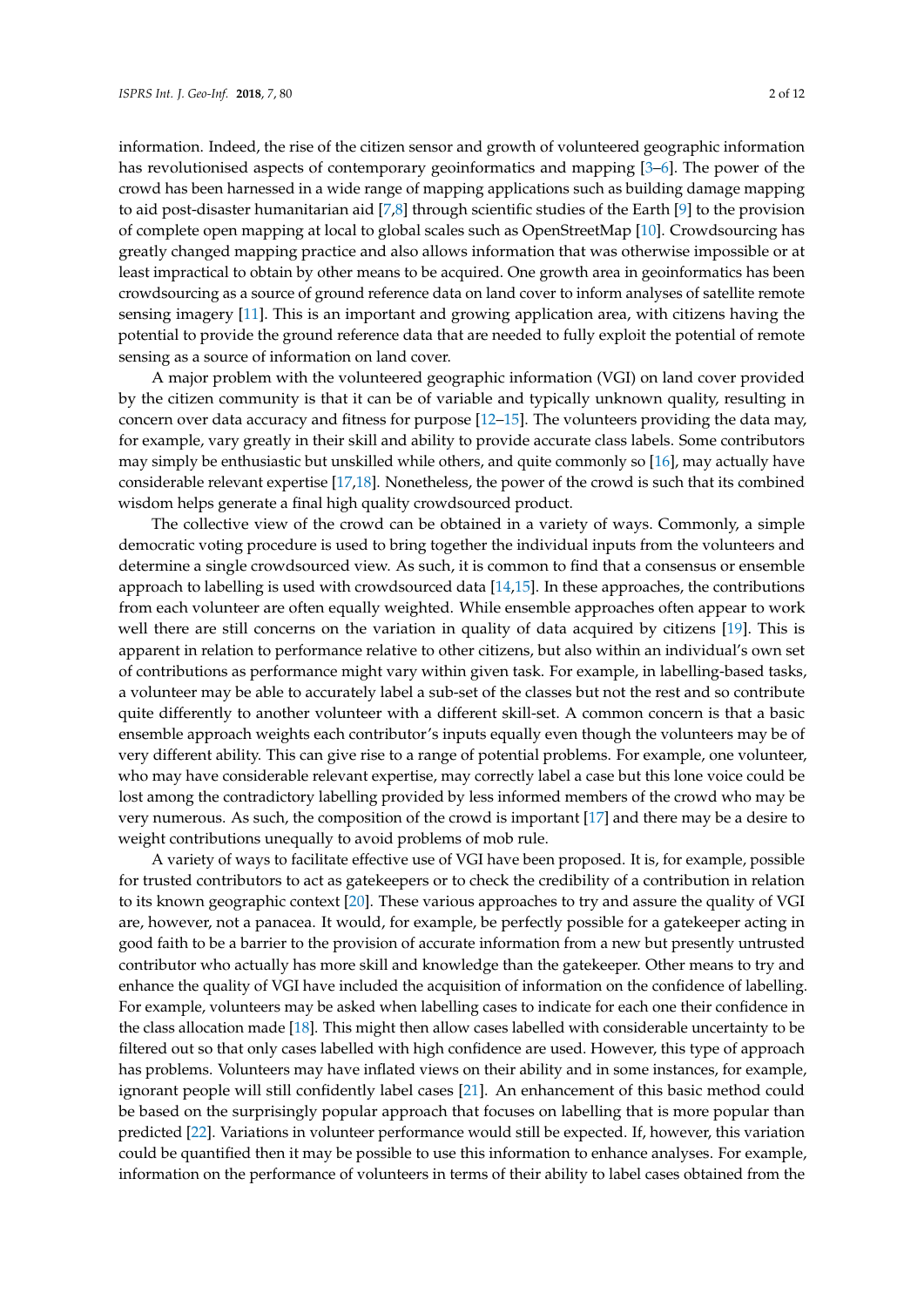data may be used to enhance the accuracy of land cover maps [\[23\]](#page-10-9). Estimates of volunteer performance could also be used to weight simple voting procedures, perhaps acting to amplify the contributions from volunteers deemed skilled while down-weighting or even ignoring contributions from volunteers deemed to be inaccurate data sources. Thus, it would be possible to recognise that contributions vary in value and seek to weight them unequally within an ensemble approach. In previous work, it was recognise that it is possible to characterise the quality of volunteers in terms of the accuracy of their labelling for each class using only the contributed data  $[24,25]$  $[24,25]$ . Here, the aim is to go beyond the characterisation of the quality of the volunteered data and show how this information, and other information inferred from the contributed data, may be used to enhance the final crowdsourced label  $\,$ that may be applied to VGI. approach. In probability work, it was shown that it is possible to characterise the volunteers in terms of the accuracy of the

The key aim of this paper is to explore some simple scenarios for enhancing the accuracy of The key aim of this paper is to explore some simple scenarios for enhancing the accuracy of crowdsourced data on land cover obtained via visual interpretation of satellite sensor images provided crowdsourced data on land cover obtained via visual interpretation of satellite sensor images via an internet based collaborative project. The paper seeks to show that useful information to inform an ensemble classification that employs a weighted voting strategy can be inferred from the volunteered data and this can be used to increase the overall accuracy of the ensemble classification.

#### **2. Data**

The data used comprised land cover class labels obtained from a group of volunteers for a set **2. Data**  of 299 satellite sensor images of locations selected randomly over the global land mass. These data were acquired via an open call for data collection through the Geo-Wiki project [\[26](#page-10-12)[,27\]](#page-10-13) and were used in earlier research [\[24](#page-10-10)[,25\]](#page-10-11). The data are available for downloading from the PANGAEA repository as documented in [\[28\]](#page-10-14). Each volunteer was invited to view the series of satellite sensor images and assign each a land cover label from a defined list of 10 classes: tree cover, shrub cover, herbaceous vegetation/grassland, cultivated and managed, mosaic of cultivated and managed/natural vegetation, regularly flooded/wetland, urban/built-up, snow and ice, barren, and open water. The volunteers were aided in this task by a brief on-line tutorial and no constraints were put upon contribution. An example of the interface used to collect the data is shown in Figure [1.](#page-2-0) contribution. An example of the interface used to collect the data is shown in Figure 1.

<span id="page-2-0"></span>

**Figure 1.** The Geo-Wiki interface used to collect information on land cover type among other features visible from the satellite sensor imagery.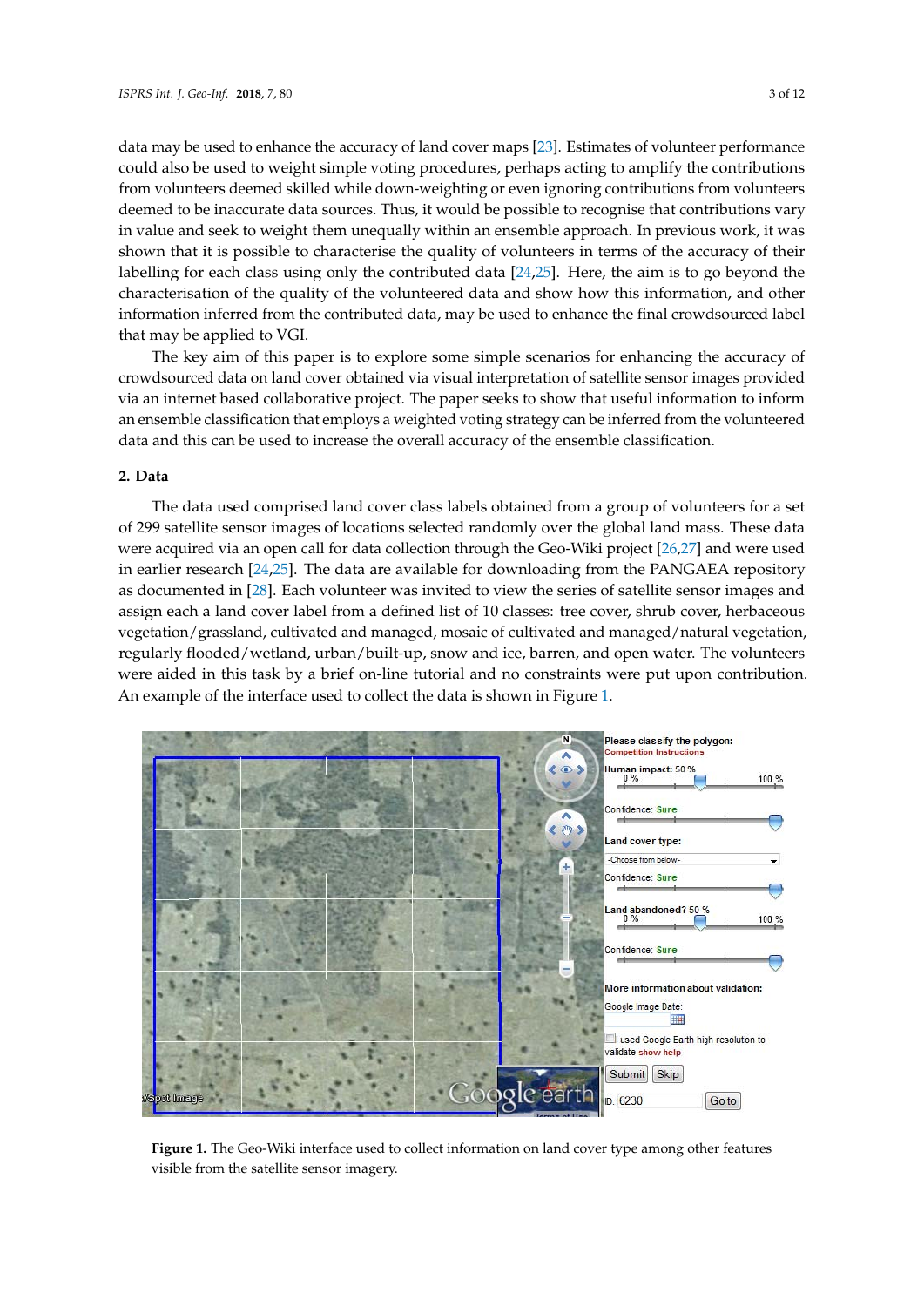In total, 65 volunteers contributed to the project but their contributions varied greatly in completeness. The amount of images labelled spanned the full spectrum possible, with one volunteer labelling a single image while a few labelled all 299; the average number of images labelled by a volunteer was approximately 110 images. Here, attention is focused on the labels provided by the 10 volunteers who labelled most if not all of the 299 images; these 10 volunteers labelled at least 289 images each. Consequently, this group of volunteers annotated broadly the same set of images reducing the potential for problems such as optimistic bias in their labelling that could occur by skipping the complex to label cases and focusing on only the easier images. The focus on a relatively small group of volunteers is also in keeping with suggestions in the literature [\[15,](#page-10-0)[25\]](#page-10-11) as well as a means of balancing the competing pressures of seeking multiple annotations but wishing to label many cases [\[29\]](#page-10-15).

Although a key focus of this article is on information obtained directly from the crowdsourced data without any independent reference data set, a reference data set was formed to help demonstrate and confirm the approach used. Thus, a reference data set was generated simply to confirm the value of the approaches to be adopted, ensuring that the results and interpretations are credible. Three of the 10 selected contributors were experts who also revisited the entire set of 299 images to derive a ground reference data set after discussion amongst themselves informed by their own set of labellings. Although this reference data set is unlikely to be perfect and represent a true gold standard reference which can lead to misestimation [\[30\]](#page-11-0) it is, however, of a type that is common in major mapping programmes (e.g., [\[31\]](#page-11-1)). These ground reference data were used to assess the accuracy of the labelling generated from the data contributed by the remaining seven volunteers. This approach reduced the potential for complications caused by missing data and meant that for most of the 299 images, a set of seven class labels were defined. Each label was treated here as a vote for the relevant class and used in simple ensemble methods to obtain a single crowdsourced land cover class label for each image. To maintain anonymity these seven volunteers were labelled A–G.

#### **3. Methods**

The work focuses on four scenarios. The first scenario is a benchmark test of the value of the crowd. In this, the accuracy with which individual volunteers classified the images is compared to the accuracy of the classification obtained from the volunteers as a whole using a basic majority voting approach to label each image from the set of labels generated for it by the seven volunteers. Here, accuracy was measured relative to the reference data set generated from the three expert contributors and expressed as the percentage of correctly allocated cases.

All additional analyses sought to use information inferred from the data contributed by the volunteers to weight the voting procedure. Here, the weighting focused on the skill of the volunteers in terms of their ability to label each class and on the relative abundance of the classes in the data set. Information on both of the latter variables was inferred from the results of a latent class analysis of the volunteered data.

The latent class analysis uses the observed data contributed by the volunteers to provide information on an unobserved or latent variable which in this case is the actual land cover. A standard latent class model to describe the relationship between the observed and latent variables was used and can be written as

$$
f(y_i) = \sum_{x=1}^{C} P(x) \prod_{v=1}^{V} f(y_{iv}|x)
$$

where  $f(y_i)$  is a vector representing the complete set of responses obtained from the *V* volunteers  $(1 < v < V)$  contributing data for the case *i*, *C* is the number of classes, and *x* the latent variable [\[32](#page-11-2)[,33\]](#page-11-3). Assuming that the model is found to fit with the observed data, the parameters of this model provide the information to inform weighted voting approaches. Specifically, the  $f(y_{it}|x)$  parameters of the model represent the conditional probabilities of class membership. Thus, for example, these model parameters indicate the conditional probability that a case allocated a class label by a volunteer is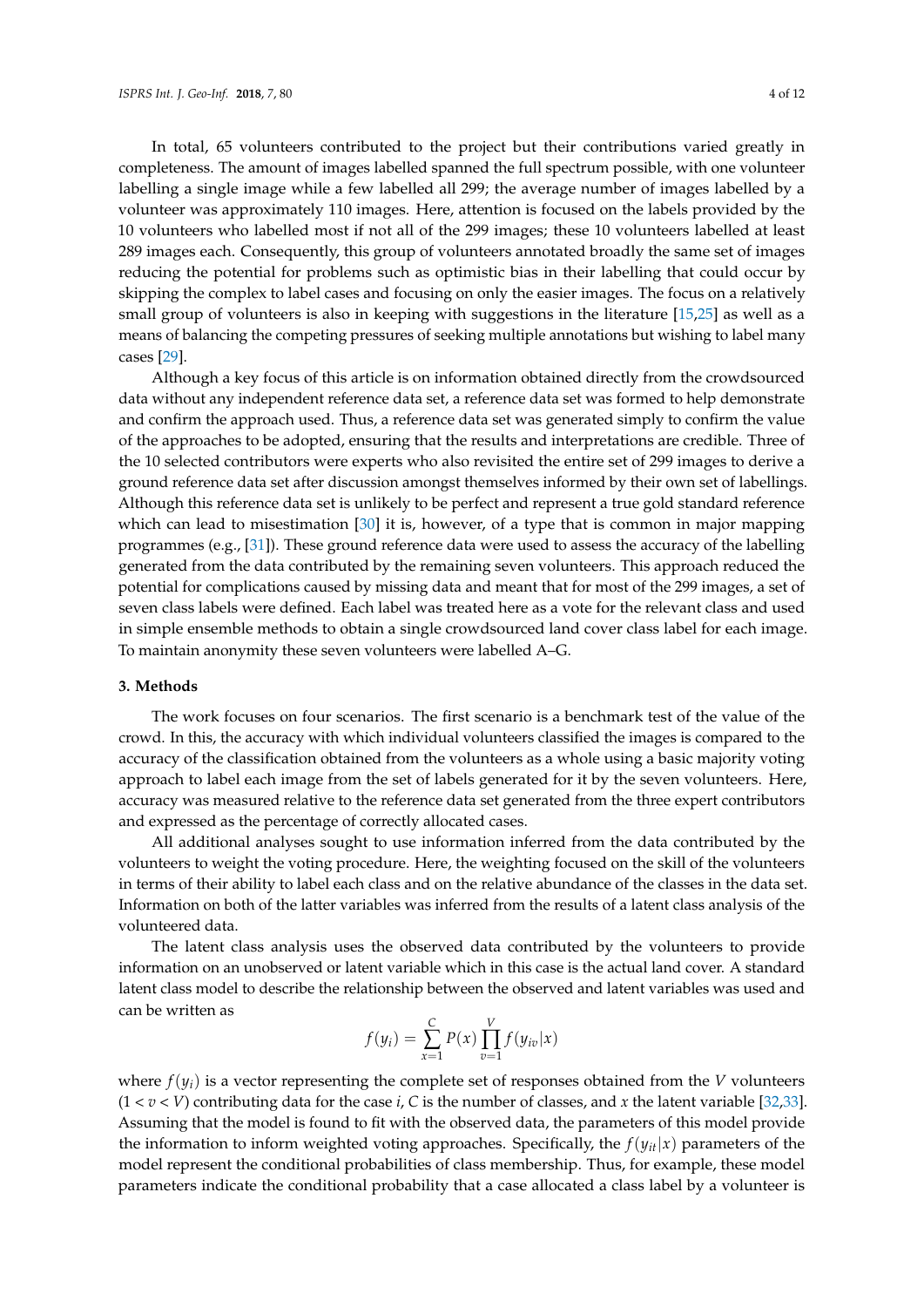actually a member of that class; in the geoinformatics community, this probability is often referred to as the producer's accuracy for the specified class. Critically, for each volunteer, it is possible to obtain a conditional probability of class membership for each class, indicating the volunteer's skill in labelling each class. The average conditional probability calculated over all classes was also used as a measure of the volunteer's overall skill. In addition, the other latent class model parameter,  $P(x)$ , indicates the prevalence or abundance of the classes. A feature to note here is that the information on both volunteer skill and class abundance is inferred from only the contributed data.

The information on per-class producer's accuracy for each class and each volunteer could be used to weight the contributions from the volunteers. Of the many ways to approach this task, in Scenario 2 any label (i.e., vote) for a class from a volunteer whose accuracy in labelling of that class was estimated to be substantially less than the maximum accuracy observed for that class was deleted. Here, the focus was on instances for which there was a very large difference in the accuracy relative to that observed for the most accurate volunteer. The approach was implemented here by ignoring the label provided by a volunteer if that volunteer's estimated accuracy for that specific class, rounded to a whole number, was more than 30% less than the highest estimated accuracy for that class associated with another volunteer. This, in effect, was seeking to determine if removing votes from volunteers known to be inaccurate on a specific class would help the overall labelling task. Note that while the labels for a class may be ignored, the other class labels provided by a volunteer would still be used, it is only the labels for class(es) on which the volunteer's performance was viewed as insufficiently high that are removed.

In Scenario 3, the entire contribution from a volunteer with low overall accuracy, expressed as the mean of the producer's accuracy estimated over all classes, were down-weighted to zero by their removal. In essence this was seeking to explore the effect of 'silencing' an inaccurate contributor. Here, this was undertaken twice: the contributions from the volunteer deemed least accurate were removed (Scenario 3a) and the contributions from the two volunteers deemed least accurate were removed (Scenario 3b).

The measure of overall accuracy used in Scenario 3 weights each class equally but accounts for variations in class abundance could further enhance the analysis. This approach would, for example, reduce the effect of poor performance on classes that are rare and so have little impact on the overall proportion of cases correctly classified. Given this context, Scenario 4 sought to extend the analysis one step further and weight the per-class producer's accuracy values estimated for the volunteers by class abundance information estimated from the latent class model. Here, the contributions from the most inaccurate contributor were again removed. In addition, the research sought to explore the effect of magnifying the input of the most accurate contributor, here achieved by duplicating their contributions, effectively making a vote count twice. This weighting is relatively arbitrary and different results could be expected at other settings. In total three different approaches were explored: the magnification of the contributions of most accurate contributor (Scenario 4a), the magnification of the contributions from the most accurate contributor and the removal of the data from the least accurate contributor (Scenario 4b) and the removal of the contributions from least accurate contributor (Scenario 4c).

The overall accuracy of a crowdsourced set of class labels was expressed as the percentage of cases whose labelling agreed with that in the reference data set. The statistical significance of differences in overall accuracy was calculated using the McNemar test. The latter focuses on the discordant cases, the cases which were allocated correctly in only one of the pair of classifications compared. The test is based on the normal curve deviate, *z*, and the null hypothesis of no significant difference is rejected if the value of *z* obtained is greater than the critical value of  $|1.96|$ ; the sign is important for a hypothesis with a directional component for which the critical value of *z* at the 95% level of confidence is 1.645.

#### **4. Results and Discussion**

A reference data set, to be used purely for illustrative purposes and ensure credibility of the results, was obtained from the three expert contributors who allocated labels after reaching a consensus.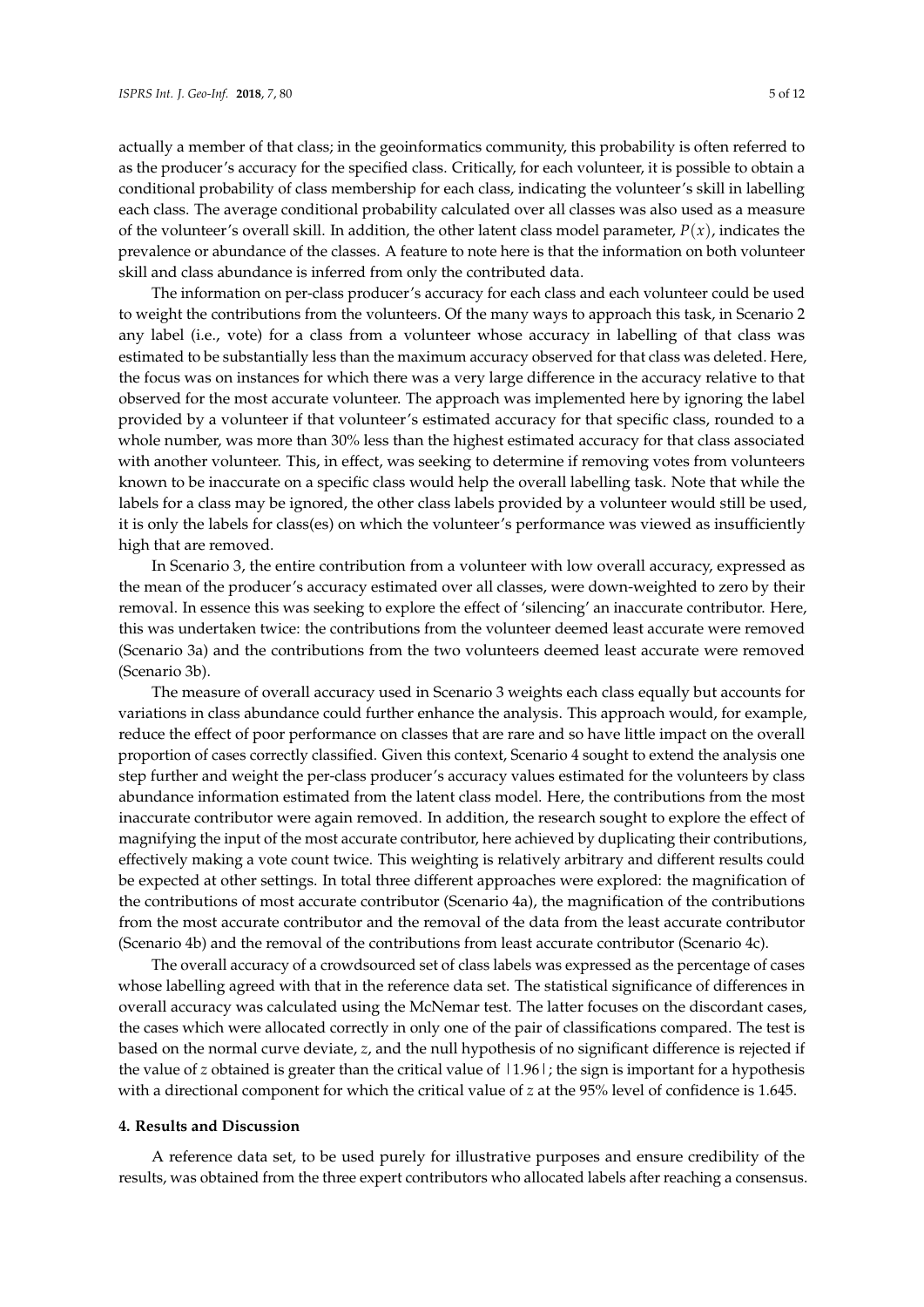The labelling from these contributors showed moderate levels of pairwise agreement (with 66.6–69.9% pairwise agreement; kappa coefficients varied from 0.55–0.61) and final class allocations were made after discussion amongst the experts informed by their own initial labelling. It was apparent that the classes varied greatly in abundance. Two classes (regularly flooded/wetland and snow and ice) were determined to be absent in the reference data set, although some cases were sometimes incorrectly labelled as belonging to these classes.

The accuracy with which each volunteer classified the set of satellite sensor images is highlighted in Table [1.](#page-5-0) The accuracy of the classifications from each and every volunteer was less than that obtained by combining their contributions with a simple majority vote approach. The most accurate individual, for example, provided a set of labels with an overall accuracy of 73.91% while the ensemble classification obtained via the use of the majority vote procedure applied to the volunteered data had an accuracy of 76.58%. This result confirms the oft-stated view that the crowd can be more accurate than the individuals in it.

<span id="page-5-0"></span>Table 1. Per-class and overall classification accuracies (%) for the seven volunteers obtained from the latent class model

| <b>Class</b>                          | A        | В        | C        | D        | Е     | F        | G     |
|---------------------------------------|----------|----------|----------|----------|-------|----------|-------|
| Tree cover (T)                        | 100      | 86.27    | 74.73    | 62.60    | 73.23 | 67.43    | 66.51 |
| Shrub cover (S)                       | 64.44    | 74.54    | 83.47    | 71.13    | 50.81 | 69.65    | 60.61 |
| Herbaceous vegetation/Grassland (H)   | 69.54    | 71.22    | 73.27    | 45.03    | 64.65 | 47.52    | 24.79 |
| Cultivated and managed (C)            | 94.16    | 92.66    | 100      | 70.31    | 87.14 | 20.17    | 91.82 |
| Mosaic (M)                            | 54.87    | 73.8     | 95.34    | 97.75    | 67.9  | 64.74    | 67.5  |
| Regularly flooded/wetland (R)         | 0        | 0        | $\Omega$ | $\Omega$ | 0     | $\Omega$ | 0     |
| Urban/built-up (U)                    | 50       | 25       | 50       | 50       | 50    | 50       | 25    |
| Snow and ice (I)                      | $\Omega$ | $\Omega$ | $\Omega$ | $\Omega$ |       | $\Omega$ |       |
| Barren (B)                            | 38.7     | $\Omega$ | 11.99    | $\Omega$ | 50.9  | 30.25    |       |
| Open water (O)                        | 25       | 25       | 25       | 25       | 25    | 25       | 25    |
| Overall (mean)                        | 49.67    | 44.85    | 51.38    | 42.18    | 46.96 | 37.48    | 36.12 |
| Overall (mean weighted by class size) | 59.1     | 59.27    | 64.86    | 51.98    | 55.12 | 34.93    | 50.57 |
|                                       |          |          |          |          |       |          |       |

Although the simple majority voting approach provided a basic ensemble approach to classification that was more accurate than its component parts, the testing of the three other scenarios sought to explore the possibility to raise the accuracy of the crowdsourced labelling further by weighting the contributions from the volunteers, notably by their skill or accuracy inferred from the latent class analysis.

The estimates of producer's accuracy obtained from the latent class analysis for each volunteer with regard to each class (Table [1\)](#page-5-0) highlight that volunteers vary greatly in their skill and ability to label the imagery. In addition to the variation between volunteers there was variation in the accuracy of classes within the set of data contributed by the volunteers. For example, it was evident that an individual could be very highly accurate with regard to one class but inaccurate with another. For example, Volunteer A had estimated accuracy values of 100% and 54.87% for the tree cover and mosaic classes. In relation to the latter, note also that Volunteer D's estimated accuracy values were almost the direct opposite with 62.60% and 97.75% for the tree cover and mosaic classes, respectively. In addition, it was evident that a volunteer with generally low accuracy could still be highly accurate on a specific class. This was evident for Volunteer G who was only highly accurate on one class: cultivated and managed, which also was a relatively abundant class.

In Scenario 2, the vote for a class by a volunteer was removed if that volunteer was highly inaccurate in the labelling of that specific class in comparison to the other volunteers. The effect of removing the votes for a class from a volunteer deemed to be unskilled for the labelling of that class increased the accuracy of the overall ensemble approach using the majority voting procedure to 78.26%.

An alternative approach to using the estimated information on volunteer labelling accuracy is to remove all contributions from volunteers adjudged to provide labels of low or insufficient accuracy. This was explored in Scenario 3. It was evident in Scenario 3a that by dropping the entire set of contributions of the least accurate volunteer (Volunteer G, with a mean producer's accuracy of 36.12%)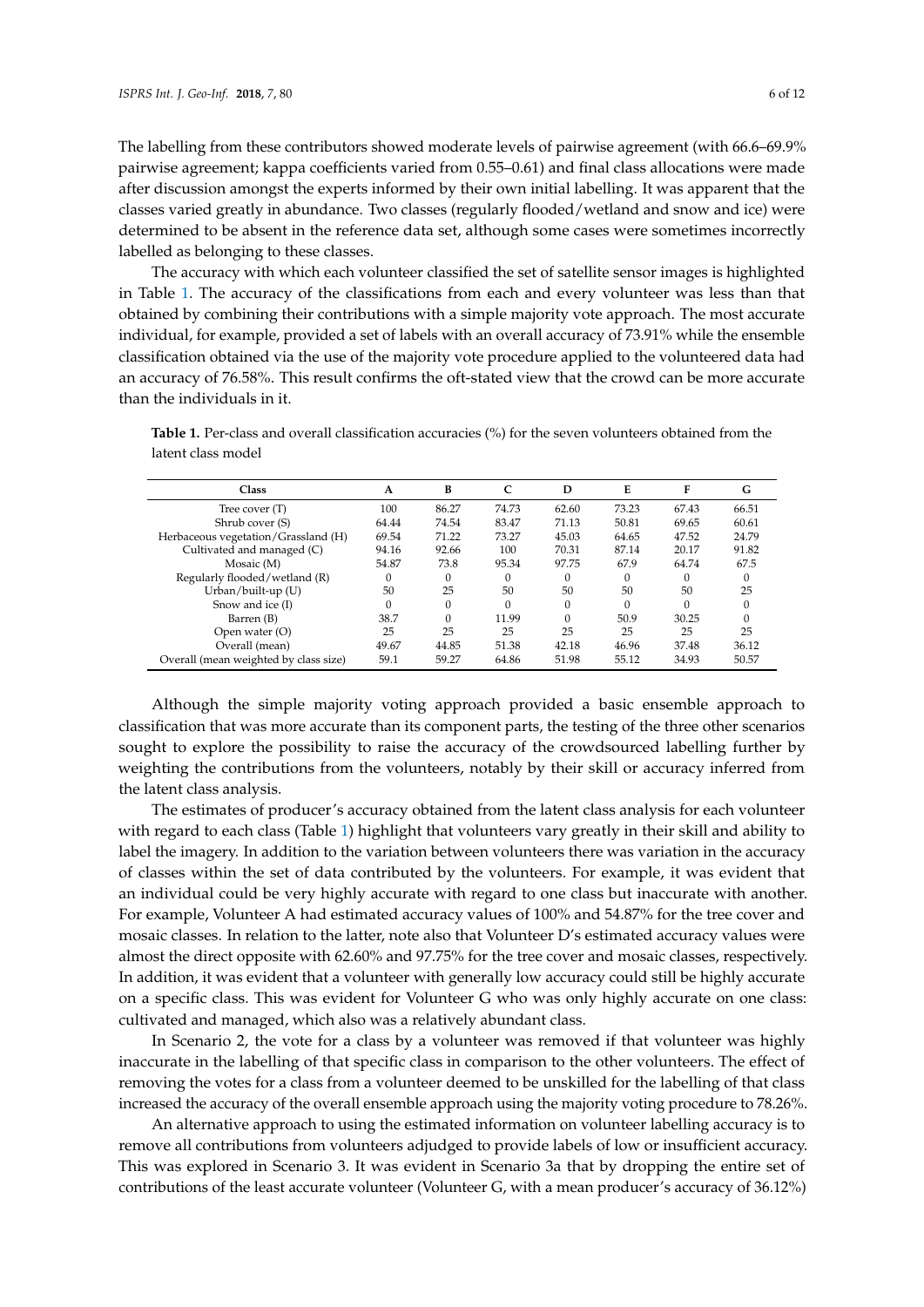the accuracy of the ensemble classification could increase to 77.92%. Moreover, the largest ensemble accuracy observed in Scenario 3, 79.59%, was obtained in Scenario 3b when the contributions from the two least accurate volunteers (Volunteers F and G) were ignored. It was also evident that the accuracy of the contributions by these two volunteers were noticeably less accurate than from the other volunteers (Table [1\)](#page-5-0).

In addition to information on the accuracy with which each volunteer can classify the classes, the latent class model also indicates the prevalence or abundance of the classes. This information on class abundance inferred from the analysis was used to adjust the estimates of overall volunteer accuracy, here expressed as the average producer's accuracy. The weighted overall accuracy values (Table [1\)](#page-5-0) revealed that one volunteer (Volunteer C) was noticeably more accurate and one noticeably less accurate (Volunteer F) than the remaining set; note that after weighting for class abundance Volunteer F rather than G is associated with the lowest labelling accuracy. Increasing the weight of the accurate volunteer by duplicating their contributions (i.e., giving each vote a weight of two) increased accuracy. For example, increasing the vote for the most accurate volunteer in Scenario 4a raised the accuracy of the ensemble from the benchmark value of 76.58% to 78.59%. Furthermore, ignoring the labels from the least accurate volunteer in addition further increased accuracy to 79.59% in Scenario 4b. However, it was also apparent that a more accurate ensemble could be achieved in Scenario 4c by solely removing the contributions of the least accurate volunteer, which yielded an ensemble classification with an accuracy of 80.60%. It should be noted that at the 95% level of confidence, this latter ensemble classification was also significantly more accurate than that achieved by increasing the weighting for the most accurate volunteer  $(z = 4.31)$  and by additionally ignoring the least accurate volunteer's data  $(z = 3.90)$ . The ensemble classification arising through the removal of the contributions from the least accurate volunteer (Scenario 4c) was also the most accurate of all classifications reported in the study and significantly different at the 95% level of confidence to the benchmark classification based on the standard majority voting rule  $(z = 5.54)$ . than the other volunteer (Torum Tor example, increasing the vole for the most accurate volunteer in secritive fa raised the accuracy of the reast accuracy volumely, which yielded an ensemble ena confidence classification alisting unough the removal of the confidential from

The ability to increase the accuracy of the crowdsourced labelling by weighting the voting process is highlighted in Figure 2 which shows [th](#page-6-0)e overall accuracy of classifications relative to the reference data for individuals and from each of the four scenarios for ensemble classification discussed. Additional summary data for each of the classifications arising from the scenarios reported is provided in Table [2](#page-7-0) and the full confusion matrix provided for the classifications arising from the basic ensemble (Table [3\)](#page-7-1) and Scenario 4c (Table [4\)](#page-7-2). basic ensemble (Table 3) and Scenario 4c (Table 4). ability to increase the accuracy of the crowasourced fabelin and the full confusion matrix provided for the classifications arising from the basic

<span id="page-6-0"></span>

**Figure 2.** Overall classification accuracy determined relative to the reference data set for each of the **Figure 2.** Overall classification accuracy determined relative to the reference data set for each of the  $\frac{1}{2}$  individual volume bars) and the highest accuracy from each of the four scenarios for an  $\frac{1}{2}$ individual volunteers (grey bars) and the highest accuracy from each of the four scenarios for an ensemble classification (S1–S4, black bars).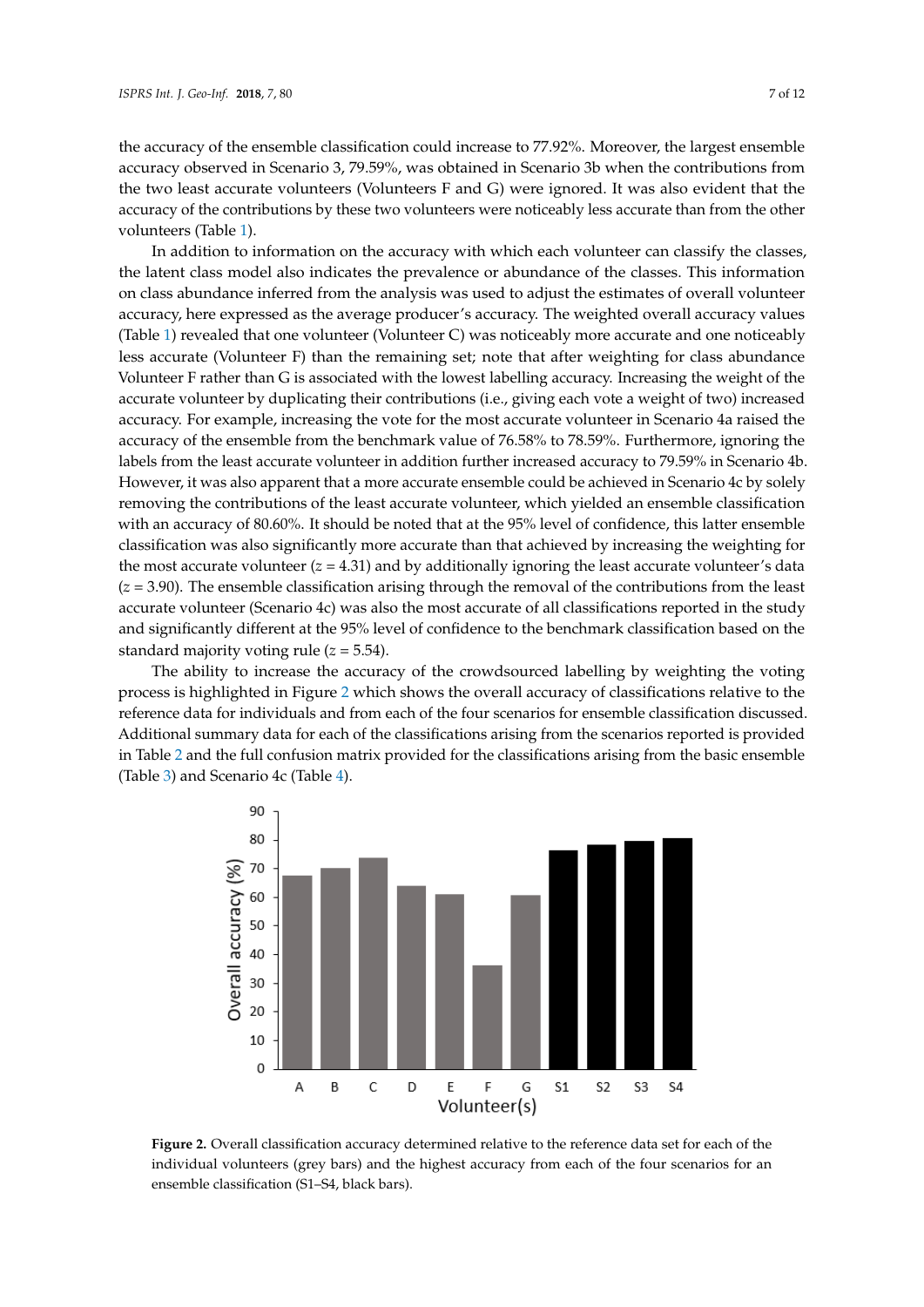| Class | n        | S <sub>1</sub> | S <sub>2</sub> | S <sub>3a</sub> | S <sub>3</sub> b | S <sub>4</sub> a | S <sub>4</sub> b | S <sub>4</sub> c |
|-------|----------|----------------|----------------|-----------------|------------------|------------------|------------------|------------------|
| T     | 47       | 35             | 32             | 34              | 36               | 34               | 35               | 35               |
| S     | 20       | 15             | 15             | 15              | 15               | 16               | 16               | 16               |
| Н     | 24       | 17             | 19             | 16              | 17               | 16               | 16               | 17               |
| C     | 119      | 98             | 108            | 99              | 101              | 104              | 106              | 106              |
| М     | 85       | 60             | 55             | 65              | 65               | 61               | 61               | 63               |
| R     | $\theta$ | $\Omega$       | 0              | $\Omega$        | $\Omega$         | $\Omega$         | 0                |                  |
| U     |          |                |                |                 |                  |                  |                  |                  |
|       | 0        | 0              | 0              | 0               | $\Omega$         | 0                |                  |                  |
| B     | 2        | っ              | າ              | っ               | ∍                | 2                | 2                | 2                |
| O     |          |                |                |                 |                  |                  |                  |                  |
| Total | 299      | 229            | 233            | 233             | 238              | 235              | 238              | 241              |

<span id="page-7-0"></span>**Table 2.** Summary of the correct allocations observed in each scenario (S1–S4c) reported for each class and the class size (*n*) in the reference data set; complete confusion matrices for two key classifications are given in Tables [3](#page-7-1) and [4.](#page-7-2)

<span id="page-7-1"></span>**Table 3.** Confusion matrix for the benchmark classification of Scenario 1; columns show the class label in the reference data set and rows the label determined in the scenario.

| Class | т  | S        | н        |          | M              | R | U |          | B | Ω        | <b>Total</b> |
|-------|----|----------|----------|----------|----------------|---|---|----------|---|----------|--------------|
| T     | 35 |          |          | $\Omega$ | 10             |   | 0 | 0        | 0 | $\Omega$ | 47           |
| c     | 8  | 15       | 3        | 0        | $\overline{2}$ |   |   | 0        |   |          | 28           |
| Н     | ∍  | 3        | 17       | $\Omega$ | 6              |   | 0 | $\Omega$ | 0 | O        | 28           |
|       | 0  | $\Omega$ | $\Omega$ | 98       | 5              |   | 0 | 0        | 0 | 0        | 103          |
| M     | ∍  | 0        |          | 20       | 60             |   | 0 | 0        | 0 | 0        | 83           |
| R     |    |          |          | 0        | 0              |   |   | 0        |   |          |              |
| IJ    |    |          |          | O        |                |   |   |          |   |          |              |
|       | 0  | O        | 0        | $\Omega$ | 0              |   | 0 | 0        | 0 | O        |              |
| B     | O  |          | າ        |          |                |   | 0 | 0        | っ | $\Omega$ |              |
|       | 0  | O        | 0        |          | 0              |   | 0 | 0        |   |          |              |
| Total | 47 | 20       | 24       | 119      | 85             | 0 |   | 0        | າ |          | 299          |

<span id="page-7-2"></span>**Table 4.** Confusion matrix for the classification of Scenario 4c; columns show the class label in the reference data set and rows the label determined in the scenario.

| Class |          | S        | н        |     | М        | R | U |   | B        | О        | <b>Total</b> |
|-------|----------|----------|----------|-----|----------|---|---|---|----------|----------|--------------|
| T     | 35       |          |          |     | ⇁        |   | 0 |   | $\Omega$ |          | 44           |
| S     | 8        | 16       | 3        |     | 4        |   | 0 |   |          |          | 31           |
| Н     | ◠        | 3        | 17       |     | 3        |   |   |   |          |          | 26           |
|       |          | $\Omega$ | 0        | 106 | 7        |   |   |   |          | ∩        | 114          |
| М     |          | ∩        |          | 12  | 63       |   |   |   | O        | n        | 77           |
| R     | 0        | ∩        |          |     | 0        |   | U |   | O        | n        |              |
|       | 0        | $\Omega$ | 0        |     |          |   |   |   | 0        | O        |              |
|       | 0        | $\Omega$ | $\Omega$ |     | $\Omega$ |   | 0 | ∩ | $\Omega$ | $\Omega$ |              |
| B     | $\Omega$ | $\Omega$ |          |     | 0        |   |   |   | ◠        | $\Omega$ | З            |
| ∩     | 0        |          | 0        |     | 0        |   |   |   |          |          |              |
| Total | 47       | 20       | 24       | 119 | 85       |   |   |   | ∍        |          | 299          |

Figure [2](#page-6-0) highlights that each ensemble approach yielded a classification that was more accurate than that arising from the individual contributors alone. It also highlights that the relative accuracy of the classifications weighted by class abundance obtained from the individuals inferred from the latent class analysis (Table [1\)](#page-5-0) corresponds with the actual accuracy assessed relative to the reference data (Figure [2\)](#page-6-0). In particular, the relatively low accuracy of the labelling provided by Volunteer F is evident and it is the removal of these data in Scenario 4c that resulted in the largest, and statistically significant, increase in accuracy over the benchmark classification of Scenario 1. From earlier research [\[25\]](#page-10-11),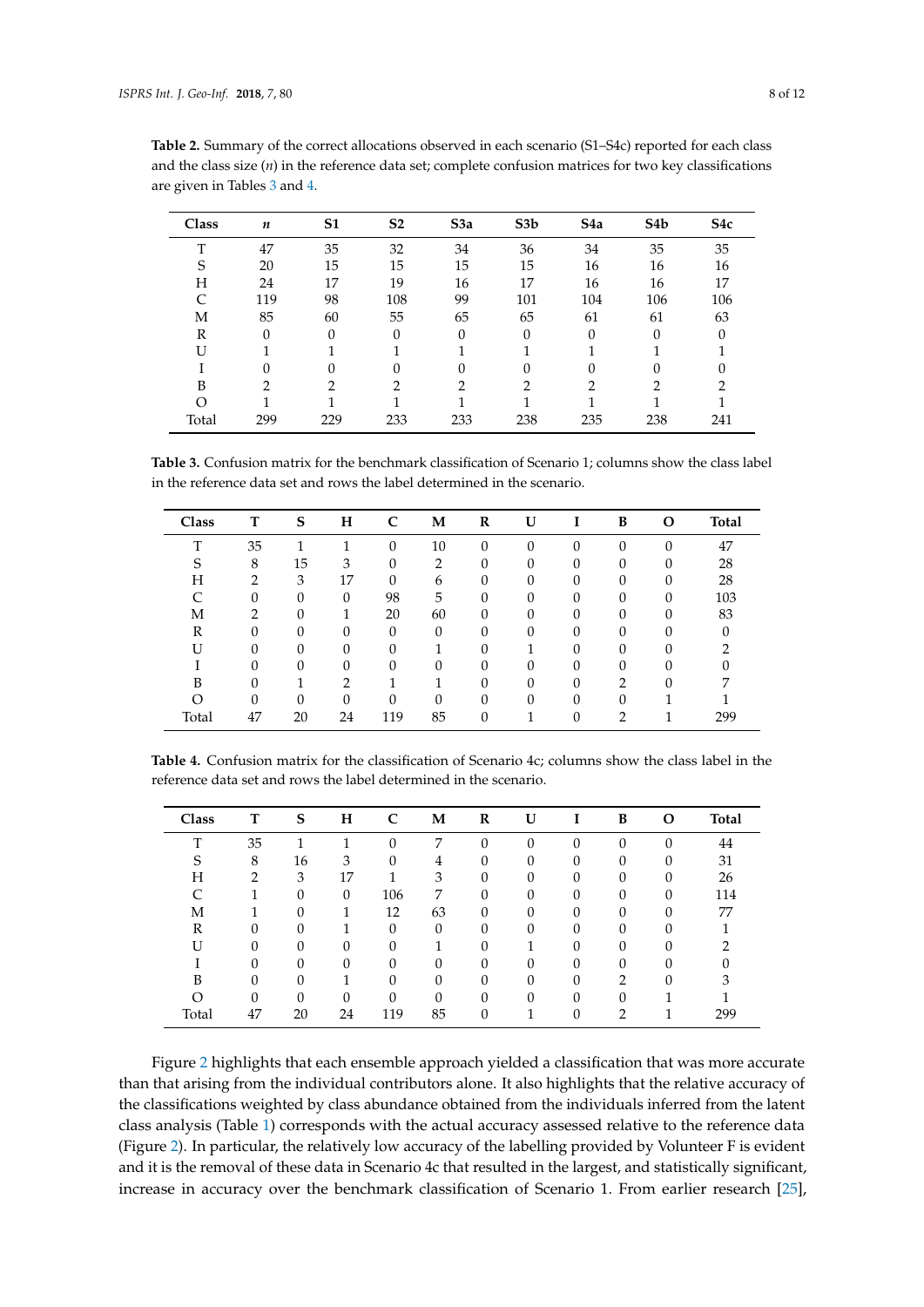the accuracy with which the data contributed by each of the volunteers may be characterised could increase if the number of volunteers also increased, paving the way for further refinement of the analysis.

The results, especially from Scenario 4c, show that, for the data set used, the removal of inaccurate data is of more value than the enhancement or amplification of more accurate data sources. It should be noted that this latter issue may reflect the composition of the volunteers used in this study. Given that all seven volunteers had contributed labels for virtually all of the images, it may be that these people have a high level of motivation which could be used as a proxy variable to indicate high skill sets so it was the removal of the occasional anomalously poor inputs that was important rather than efforts to amplify good quality contributions. Had the set of volunteers been of more mixed ability, notably if made up of a large number of true amateurs, then less expertise might be present and different trends may have been observed. Similarly, it should be noted that the results may, of course, be specific to the data set used and the information inferred could be used in other ways (e.g., to inform labelling in tie-break situations by allocating to the class indicated by the relatively more accurate labellers).

Finally, it should be stressed that the information on volunteer skill and class abundance to weight the voting procedure were all inferred from the contributed data alone. In many applications there may be little or no reference data available to allow a standard assessment of the accuracy of labelling and comparison of classifications such as that provided by Figure [2.](#page-6-0) Critically, however, all of the information contained in Table [1](#page-5-0) was obtained from the set of contributed crowdsourced labels only; this includes the information on class size which was obtained from the latent class model. Thus, the information on per-class and overall classification accuracy needed to enhance the voting method is inferred entirely from just the contributed data; the reference data were only used in this study to provide supporting evidence that the approaches discussed actually did impact on accuracy. The quality of the crowd-sourced estimates may also increase if data from additional volunteers are available [\[25\]](#page-10-11). As well as providing an intrinsic approach to the assessment of contributed data quality, the approach has additional advantages. Since only the contributed data are required, there is, therefore, no need to use a proportion of the crowdsourced data to measure the variables directly, perhaps via some dedicated ground based research or use of additional experts. There is also no use of external auxiliary information. Further enhancements could be made by expressing skill in different ways; the measure of accuracy used may not always be ideal and other approaches could be used to focus more directly on the objectives of a specific study (e.g., weighting by unequal costs of errors). Critically, however, this article has gone beyond earlier work to show that the quality of contributed data can be estimated from the data alone to demonstrate how crowdsourced labelling can be enhanced via simple weighted voting methods without any additional data.

### **5. Conclusions**

The results have highlighted that the wisdom of the crowd can be used to generate a single crowdsourced set of land cover annotations that are more accurate than those achieved by any individual in the crowd. More importantly, estimates of the skill of each individual in terms of classifying classes and on the abundance of the classes that were inferred from the contributed data may be used to increase the accuracy of the crowdsourced labels; reference data were used here to confirm the validity of the approach, but are not required for its implementation. In this study, a significant increase in the accuracy of labelling of land cover from satellite sensor imagery was obtained by down-weighting the contributions adjudged to be of relatively low overall accuracy for the task. This was most apparent when the estimation of the volunteer's skill, expressed here as the average producer's accuracy calculated over all classes, was weighted by class abundance. It is evident that very simple methods may be used to increase the quality of crowdsourced data which should hopefully further facilitate the use of crowdsourcing of geographic data.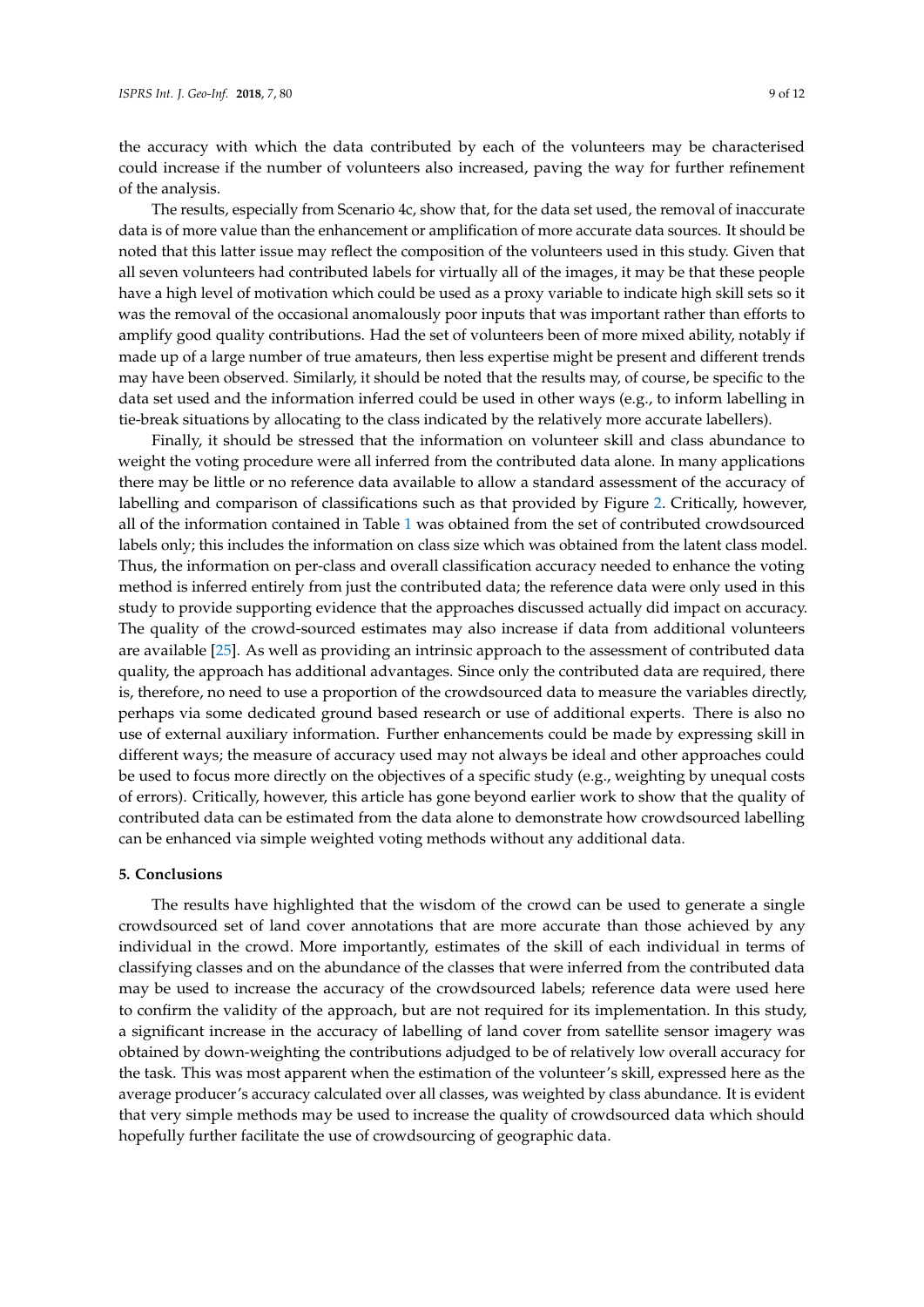**Acknowledgments:** This work benefitted from funding from the EU COST Action TD1202 and the EU Horizon 2020 funded project LandSense (No. 689812) as well as founding work funded by the British Academy (reference SG112788) and EPSRC (reference EP/J0020230/1). We are also grateful to the editor and the two referees who provided constructive comments to enhance this article.

**Author Contributions:** G.F., L.S., S.F., and I.M. discussed the idea; L.S., S.F., C.P., C.S., and D.S. contributed underpinning research; G.F. undertook the analyses and wrote the paper with inputs from all authors.

**Conflicts of Interest:** The authors declare no conflict of interest. The founding sponsors had no role in the design of the study; in the collection, analyses, or interpretation of data; in the writing of the manuscript, or in the decision to publish the results.

## **References**

- <span id="page-9-0"></span>1. Bonney, R.; Shirk, J.L.; Phillips, T.B.; Wiggins, A.; Ballard, H.L.; Miller-Rushing, A.J.; Parrish, J.K. Next steps for citizen science. *Science* **2014**, *343*, 1436–1437. Available online: [http://science.sciencemag.org/content/](http://science.sciencemag.org/content/343/6178/1436) [343/6178/1436](http://science.sciencemag.org/content/343/6178/1436) (accessed on 12 February 2018). [\[CrossRef\]](http://dx.doi.org/10.1126/science.1251554) [\[PubMed\]](http://www.ncbi.nlm.nih.gov/pubmed/24675940)
- <span id="page-9-1"></span>2. See, L.; Mooney, P.; Foody, G.; Bastin, L.; Comber, A.; Estima, J.; Fritz, S.; Kerle, N.; Jiang, B.; Laakso, M.; et al. Crowdsourcing, citizen science or Volunteered Geographic Information? The current state of crowdsourced geographic information. *ISPRS Int. J. Geo-Inf.* **2016**, *5*, 55. Available online: [http://www.mdpi.com/2220-](http://www.mdpi.com/2220-9964/5/5/55) [9964/5/5/55](http://www.mdpi.com/2220-9964/5/5/55) (accessed on 12 February 2018). [\[CrossRef\]](http://dx.doi.org/10.3390/ijgi5050055)
- <span id="page-9-2"></span>3. Goodchild, M.F. Citizens as sensors: The world of volunteered geography. *GeoJournal* **2007**, *69*, 211–221. Available online: <https://link.springer.com/article/10.1007/s10708-007-9111-y> (accessed on 11 December 2017). [\[CrossRef\]](http://dx.doi.org/10.1007/s10708-007-9111-y)
- 4. Pullar, D.; Hayes, S. Will the future maps for Australia be published by 'nobodies'. *J. Spat. Sci.* **2017**, 1–8. Available online: <http://www.tandfonline.com/doi/abs/10.1080/14498596.2017.1361873> (accessed on 11 December 2017). [\[CrossRef\]](http://dx.doi.org/10.1080/14498596.2017.1361873)
- 5. Capineri, C.; Haklay, M.; Huang, H.; Antoniou, V.; Kettunen, J.; Ostermann, F.; Purves, R. *European Handbook of Crowdsourced Geographic Information*; Ubiquity Press: London, UK, 2016. Available online: [https://doi.org/](https://doi.org/10.5334/bax) [10.5334/bax](https://doi.org/10.5334/bax) (accessed on 12 February 2018).
- <span id="page-9-3"></span>6. Foody, G.; See, L.; Fritz, S.; Mooney, P.; Olteanu-Raimond, A.M.; Fonte, C.C.; Antoniou, V. *Mapping and the Citizen Sensor*; Ubiquity Press: London, UK, 2017. Available online: <https://doi.org/10.5334/bbf> (accessed on 12 February 2018).
- <span id="page-9-4"></span>7. Goodchild, M.F.; Glennon, J.A. Crowdsourcing geographic information for disaster response: A research frontier. *Int. J. Dig. Earth* **2010**, *3*, 231–241. Available online: [http://www.tandfonline.com/doi/full/10.](http://www.tandfonline.com/doi/full/10.1080/17538941003759255) [1080/17538941003759255](http://www.tandfonline.com/doi/full/10.1080/17538941003759255) (accessed on 11 December 2017). [\[CrossRef\]](http://dx.doi.org/10.1080/17538941003759255)
- <span id="page-9-5"></span>8. Kerle, N.; Hoffman, R.R. Collaborative damage mapping for emergency response: The role of Cognitive Systems Engineering. *Nat. Hazards Earth Syst. Sci.* **2013**, *13*, 97–113. [\[CrossRef\]](http://dx.doi.org/10.5194/nhess-13-97-2013)
- <span id="page-9-6"></span>9. Goodchild, M.F.; Guo, H.; Annoni, A.; Bian, L.; de Bie, K.; Campbell, F.; Craglia, M.; Ehlers, M.; van Genderen, J.; Jackson, D.; et al. Next-generation digital earth. *Proc. Natl. Acad. Sci. USA* **2012**, *109*, 11088–11094. Available online: <http://www.pnas.org/content/109/28/11088.full> (accessed on 11 December 2017). [\[CrossRef\]](http://dx.doi.org/10.1073/pnas.1202383109) [\[PubMed\]](http://www.ncbi.nlm.nih.gov/pubmed/22723346)
- <span id="page-9-7"></span>10. Mooney, P.; Minghini, M. A review of OpenStreetMap data. In *Mapping and the Citizen Sensor*; Foody, G., See, L., Fritz, S., Mooney, P., Olteanu-Raimond, A.-M., Fonte, C.C., Antoniou, V., Eds.; Ubiquity Press: London, UK, 2017; pp. 37–59, ISBN 978-1-911529-17-0. Available online: <https://doi.org/10.5334/bbf> (accessed on 11 December 2017).
- <span id="page-9-8"></span>11. Foody, G.M. Citizen science in support of remote sensing research. In *International Geoscience and Remote Sensing Symposium*; IEEE: Piscataway, NJ, USA, 2015; pp. 5387–5390. Available online: [http://ieeexplore.ieee.](http://ieeexplore.ieee.org/stamp/stamp.jsp?tp=&arnumber=7326952) [org/stamp/stamp.jsp?tp=&arnumber=7326952](http://ieeexplore.ieee.org/stamp/stamp.jsp?tp=&arnumber=7326952) (accessed 24 February 2018).
- <span id="page-9-9"></span>12. Flanagin, A.J.; Metzger, M.J. The credibility of volunteered geographic information. *GeoJournal* **2008**, *72*, 137–148. Available online: <https://link.springer.com/article/10.1007/s10708-008-9188-y> (accessed on 11 December 2017). [\[CrossRef\]](http://dx.doi.org/10.1007/s10708-008-9188-y)
- 13. Koswatte, S.; McDougall, K.; Liu, X. VGI and crowdsourced data credibility analysis using spam email detection techniques. *Int. J. Dig. Earth* **2017**, 1–13. Available online: [http://www.tandfonline.com/doi/abs/](http://www.tandfonline.com/doi/abs/10.1080/17538947.2017.1341558) [10.1080/17538947.2017.1341558](http://www.tandfonline.com/doi/abs/10.1080/17538947.2017.1341558) (accessed on 11 December 2017). [\[CrossRef\]](http://dx.doi.org/10.1080/17538947.2017.1341558)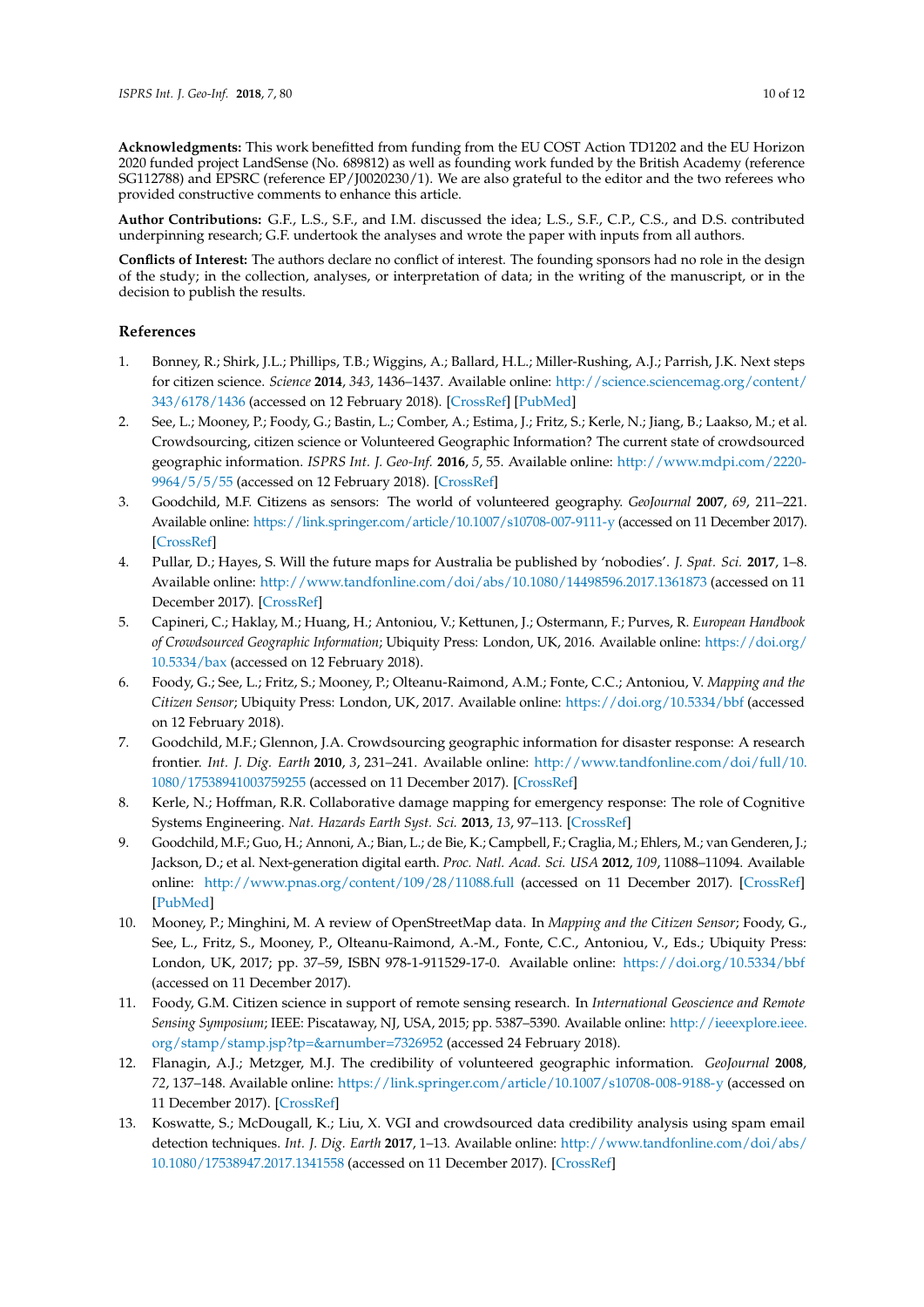- <span id="page-10-4"></span>14. Fonte, C.C.; Antoniou, V.; Bastin, L.; Bayas, L.; See, L.; Vatseva, R. Assessing VGI data quality. In *Mapping and the Citizen Sensor*; Foody, G., See, L., Fritz, S., Mooney, P., Olteanu-Raimond, A.-M., Fonte, C.C., Antoniou, V., Eds.; Ubiquity Press: London, UK, 2017; pp. 137–163, ISBN 978-1-911529-17-0. Available online: [https:](https://doi.org/10.5334/bbf)  $\frac{1}{\d{1}}$  / $\frac{\d{10.5334}}{\d{10.5334}}$  /bbf (accessed on 11 December 2017).
- <span id="page-10-0"></span>15. Haklay, M.; Basiouka, S.; Antoniou, V.; Ather, A. How many volunteers does it take to map an area well? The validity of Linus' Law to volunteered geographic information. *Cartogr. J.* **2010**, *47*, 315–322. Available online: <http://www.tandfonline.com/doi/abs/10.1179/000870410X12911304958827> (accessed on 7 December 2017). [\[CrossRef\]](http://dx.doi.org/10.1179/000870410X12911304958827)
- <span id="page-10-1"></span>16. Brabham, D.C. The myth of amateur crowds: A critical discourse analysis of crowdsourcing coverage. *Inf. Commun. Soc.* **2012**, *15*, 394–410. Available online: [http://www.tandfonline.com/doi/abs/10.1080/](http://www.tandfonline.com/doi/abs/10.1080/1369118X.2011.641991) [1369118X.2011.641991](http://www.tandfonline.com/doi/abs/10.1080/1369118X.2011.641991) (accessed on 11 December 2017). [\[CrossRef\]](http://dx.doi.org/10.1080/1369118X.2011.641991)
- <span id="page-10-2"></span>17. Comber, A.; Mooney, P.; Purves, R.S.; Rocchini, D.; Walz, A. Crowdsourcing: It matters who the crowd are. The impacts of between group variations in recording land cover. *PLoS ONE* **2016**, *11*, e0158329. Available online: <https://doi.org/10.1371/journal.pone.0158329> (accessed on 5 December 2017). [\[CrossRef\]](http://dx.doi.org/10.1371/journal.pone.0158329) [\[PubMed\]](http://www.ncbi.nlm.nih.gov/pubmed/27458924)
- <span id="page-10-3"></span>18. See, L.; Comber, A.; Salk, C.; Fritz, S.; van der Velde, M.; Perger, C.; Schill, C.; McCallum, I.; Kraxner, F.; Obersteiner, M. Comparing the quality of crowdsourced data contributed by expert and non-experts. *PLoS ONE* **2013**, *8*, e69958. Available online: <https://doi.org/10.1371/journal.pone.0069958> (accessed on 5 December 2017). [\[CrossRef\]](http://dx.doi.org/10.1371/journal.pone.0069958) [\[PubMed\]](http://www.ncbi.nlm.nih.gov/pubmed/23936126)
- <span id="page-10-5"></span>19. Salk, C.F.; Sturn, T.; See, L.; Fritz, S. Limitations of majority agreement in crowdsourced image interpretation. *Trans. GIS* **2017**, *21*, 207–223. [\[CrossRef\]](http://dx.doi.org/10.1111/tgis.12194)
- <span id="page-10-6"></span>20. Goodchild, M.F.; Li, L. Assuring the quality of volunteered geographic information. *Spat. Stat.* **2012**, *1*, 110–120. Available online: <http://www.sciencedirect.com/science/article/pii/S2211675312000097> (accessed on 7 December 2017). [\[CrossRef\]](http://dx.doi.org/10.1016/j.spasta.2012.03.002)
- <span id="page-10-7"></span>21. Kruger, J.; Dunning, D. Unskilled and unaware of it: How difficulties in recognizing one's own incompetence lead to inflated self-assessments. *J. Pers. Soc. Psychol.* **1999**, *77*, 1121–1134. Available online: [http://dx.doi.](http://dx.doi.org/10.1037/0022-3514.77.6.1121) [org/10.1037/0022-3514.77.6.1121](http://dx.doi.org/10.1037/0022-3514.77.6.1121) (accessed on 5 December 2017). [\[CrossRef\]](http://dx.doi.org/10.1037/0022-3514.77.6.1121) [\[PubMed\]](http://www.ncbi.nlm.nih.gov/pubmed/10626367)
- <span id="page-10-8"></span>22. Prelec, D.; Seung, H.S.; McCoy, J. A solution to the single-question crowd wisdom problem. *Nature* **2017**, *541*, 532–535. Available online: <https://www.nature.com/articles/nature21054> (accessed on 7 December 2017). [\[CrossRef\]](http://dx.doi.org/10.1038/nature21054) [\[PubMed\]](http://www.ncbi.nlm.nih.gov/pubmed/28128245)
- <span id="page-10-9"></span>23. Gengler, S.; Bogaert, P. Integrating crowdsourced data with a land cover product: A Bayesian data fusion approach. *Remote Sens.* **2016**, *8*, 545. Available online: <http://www.mdpi.com/2072-4292/8/7/545/htm> (accessed on 12 February 2018). [\[CrossRef\]](http://dx.doi.org/10.3390/rs8070545)
- <span id="page-10-10"></span>24. Foody, G.M.; See, L.; Fritz, S.; Van der Velde, M.; Perger, C.; Schill, C.; Boyd, D.S. Assessing the accuracy of volunteered geographic information arising from multiple contributors to an internet based collaborative project. *Trans. GIS* **2013**, *17*, 847–860. Available online: [http://onlinelibrary.wiley.com/doi/10.1111/tgis.](http://onlinelibrary.wiley.com/doi/10.1111/tgis.12033/full) [12033/full](http://onlinelibrary.wiley.com/doi/10.1111/tgis.12033/full) (accessed on 7 December 2017). [\[CrossRef\]](http://dx.doi.org/10.1111/tgis.12033)
- <span id="page-10-11"></span>25. Foody, G.M.; See, L.; Fritz, S.; Van der Velde, M.; Perger, C.; Schill, C.; Boyd, D.S.; Comber, A. Accurate attribute mapping from volunteered geographic information: Issues of volunteer quantity and quality. *Cartogr. J.* **2015**, *52*, 336–344. Available online: [http://www.tandfonline.com/doi/abs/10.1080/00087041.](http://www.tandfonline.com/doi/abs/10.1080/00087041.2015.1108658) [2015.1108658](http://www.tandfonline.com/doi/abs/10.1080/00087041.2015.1108658) (accessed on 7 December 2017). [\[CrossRef\]](http://dx.doi.org/10.1179/1743277413Y.0000000070)
- <span id="page-10-12"></span>26. Fritz, S.; McCallum, I.; Schill, C.; Perger, C.; See, L.; Schepaschenko, D.; van der Velde, M.; Kraxner, F.; Obersteiner, M. Geo-Wiki: An online platform for improving global land cover. *Environ. Modell. Softw.* **2012**, *31*, 110–123. Available online: <http://www.sciencedirect.com/science/article/pii/S1364815211002787,> (accessed on 11 December 2017). [\[CrossRef\]](http://dx.doi.org/10.1016/j.envsoft.2011.11.015)
- <span id="page-10-13"></span>27. See, L.; Fritz, S.; Perger, C.; Schill, C.; McCallum, I.; Schepaschenko, D.; Duerauer, M.; Sturn, T.; Karner, M.; Kraxner, F.; et al. Harnessing the power of volunteers, the internet and Google Earth to collect and validate global spatial information using Geo-Wiki. *Technol. Forecast. Soc. Chang.* **2015**, *98*, 324–335. [\[CrossRef\]](http://dx.doi.org/10.1016/j.techfore.2015.03.002)
- <span id="page-10-14"></span>28. Fritz, S.; See, L.; Perger, C.; McCallum, I.; Schill, C.; Schepaschenko, D.; Duerauer, M.; Karner, M.; Dresel, C.; Laso-Bayas, J.-C.; et al. A global dataset of crowdsourced land cover and land use reference data. *Sci. Data* **2017**, *4*, 170075. [\[CrossRef\]](http://dx.doi.org/10.1038/sdata.2017.75) [\[PubMed\]](http://www.ncbi.nlm.nih.gov/pubmed/28608851)
- <span id="page-10-15"></span>29. Boyd, D.; Jackson, B.; Wardlaw, J.; Foody, G.; Marsh, S.; Bales, K. Slavery from space: Demonstrating the role for satellite remote sensing to inform evidence-based action related to UN SDG number 8. *ISPRS J. Photogramm. Remote Sens.* **2018**, in press.